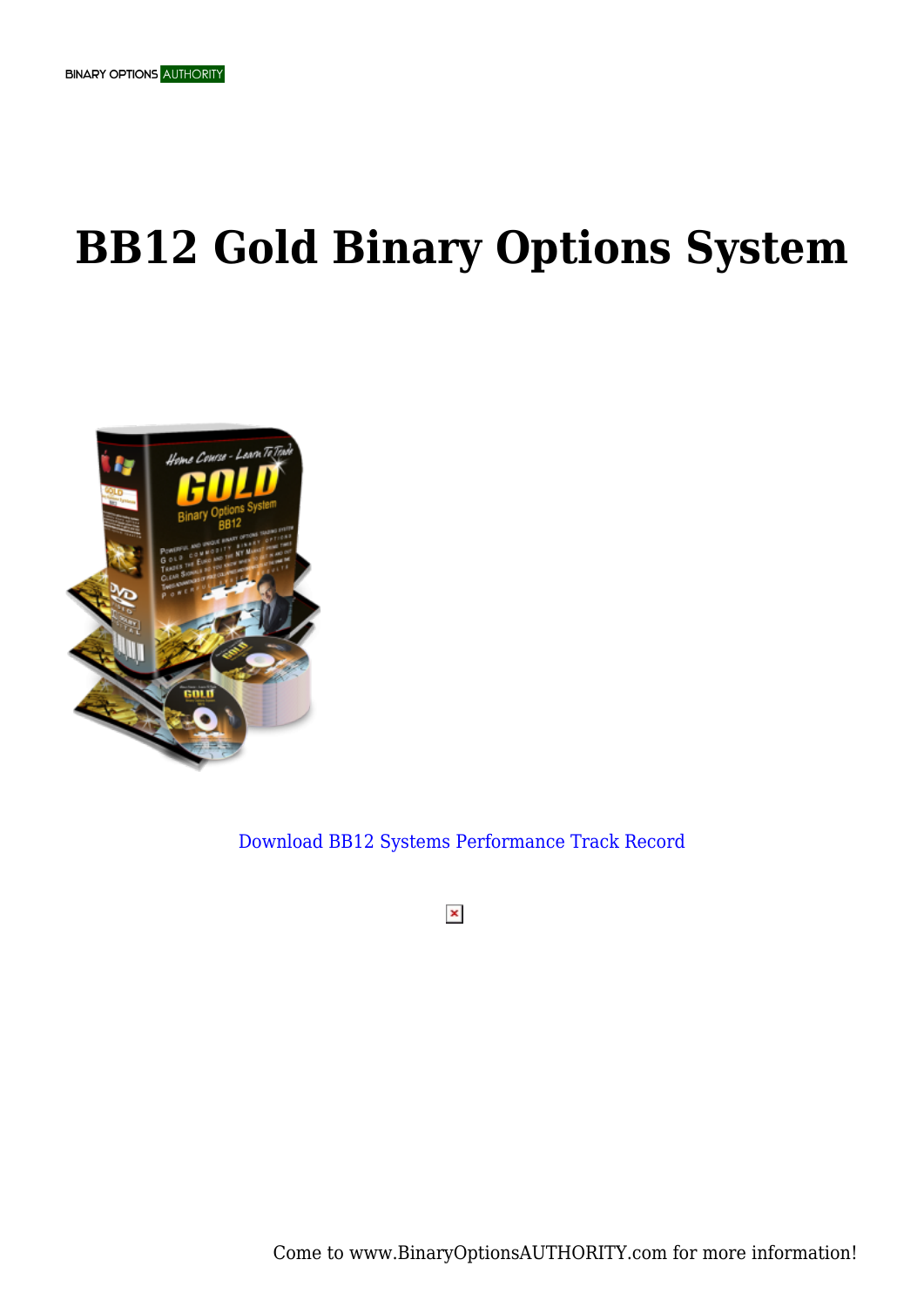

#### $\pmb{\times}$

# **Gold Binary Options System BB12 – a full time binary options trading system that plays price ranges in a unique way for the sake of looking to net solid potential profits over time on a daily basis.**

 $\pmb{\times}$  $\pmb{\times}$ 

Come to www.BinaryOptionsAUTHORITY.com for more information!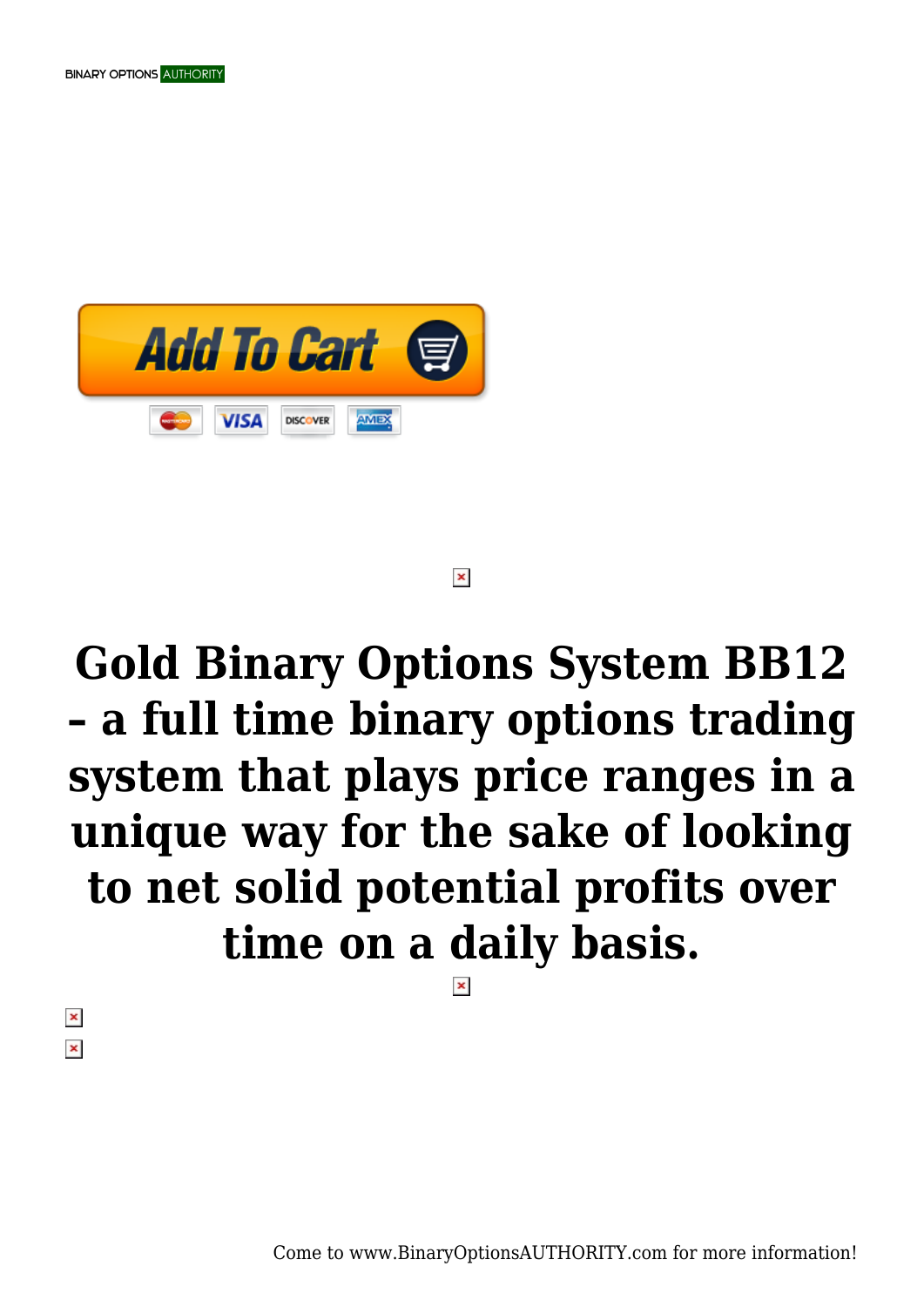### Check out a sample performance record of BB12. Note the two different sessions. This system is tradeable from all areas of the world.

WIN /

Lose

|           | 2 am to 8 am    | 9 am to 16:00 | <b>NET</b>   | <b>NET</b>  |
|-----------|-----------------|---------------|--------------|-------------|
| $1-Jul$   | W               | WLWWLWLWL     | \$350.00     | $(\$50.00)$ |
|           | WWWLLWWWW       | WWWLWLWW      | \$1,550.00   | \$1,200.00  |
|           | LWWLWLWWW       | LWWWLW        | \$750.00     | \$500.00    |
| 6-Jul     | WLWWWWWW        | LWLLWWWWW     | \$2,350.00   | \$750.00    |
|           | LWLLWWLWWW      | WLWWWLWWLLW   | \$750.00     | \$1,100.00  |
|           | LWLLWWWLLW      | LWWLWWWWLWW   | (\$150.00)   | \$1,450.00  |
|           | <b>WWWWWWWW</b> | WLWWLWLWWWWLW | \$2,800.00   | \$1,350.00  |
| $12$ -Jun | <b>WWWLWWWW</b> | LWLWWWWWLWLL  | \$2,000.00   | \$200.00    |
|           | WLLLWWWW        | <b>LWW</b>    | \$400.00     | \$250.00    |
|           | WLWLWWWLW       | WWWWWWLWW     | \$750.00     | \$2,350.00  |
|           | LLWWWLWWLLWWL   | <b>WWLWLW</b> | $(\$250.00)$ | \$500.00    |
| $16$ -Jul | LWLLWLWWW       | LWWWWLLWL     | (\$50.00)    | \$400.00    |
| $19$ -Jul | WWWLWWWLW       | WWWWLWLWLWW   | \$1,550.00   | \$1,000.00  |
|           | WWLWLWWW        | WLWLWLWWLW    | \$1,200.00   | (\$600.00)  |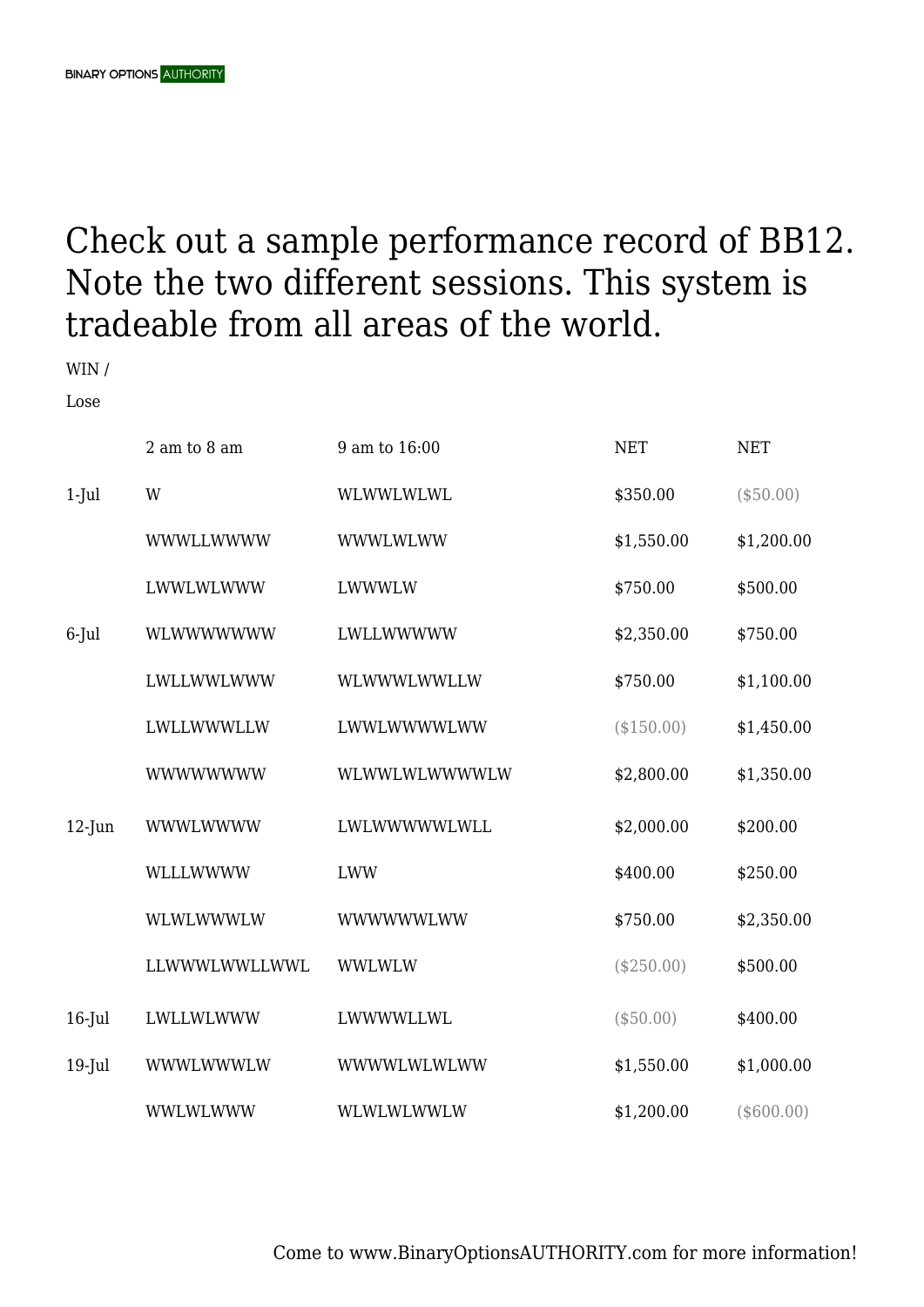|          | 2 am to 8 am | 9 am to 16:00 | <b>NET</b>   | <b>NET</b> |
|----------|--------------|---------------|--------------|------------|
| $1-Auq$  | WWLWWLW      | LWWWWLWWWWW   | \$1,550.00   | \$2,250.00 |
| $3-Auq$  | LWLWWWLW     | LWLWWWLWLWWW  | \$400.00     | \$1,000.00 |
|          | WWWLLWW      | WWWLLWLWLWW   | \$850.00     | \$2,000.00 |
|          | WWLWL        | WWWWLW        | \$150.00     | \$1,650.00 |
| $6$ -Aug | <b>WWW</b>   | WWLLWLWWLWW   | \$1,050.00   | \$650.00   |
| $9-Auq$  | LLWW         | WWLLWWLW      | $(\$200.00)$ | \$400.00   |
|          | WLWLWLWW     | WWLWWLWLWLW   | \$400.00     | \$650.00   |

| $\cdot$   |             | <b>Total:</b>    | \$19,650.00 | \$17,900.00 |
|-----------|-------------|------------------|-------------|-------------|
| $30$ -Jul | LWWWL       | <b>WWWWWWWWW</b> | (\$750.00)  | \$3,500.00  |
|           | LWLWWLWWWWL | LWWWLWLLWW       | \$650.00    | (\$150.00)  |
| $28$ -Jul | WLWWLLWLWW  | LWWWLWLWWWWLWLW  | \$1,650.00  | \$1,250.00  |
| $27$ -Jul | WWWWLW      | WWWWWWLLWL       | \$1,300.00  | \$1,450.00  |
| $26$ -Jul | WLWWWWLLWW  | WWLWWLWWWWW      | \$1,100.00  | \$2,250.00  |
| $23$ -Jul | WLWWWLWLWW  | LWLWWWLWLLWLW    | \$1,100.00  | (\$250.00)  |
| $22$ -Jul | LWWLWLLWW   | WLWWWLLWW        | (\$50.00)   | \$750.00    |

WLWLWLWLWWW WLLLWLLWLW \$650.00 (\$1,300.00)

WIN / LOSE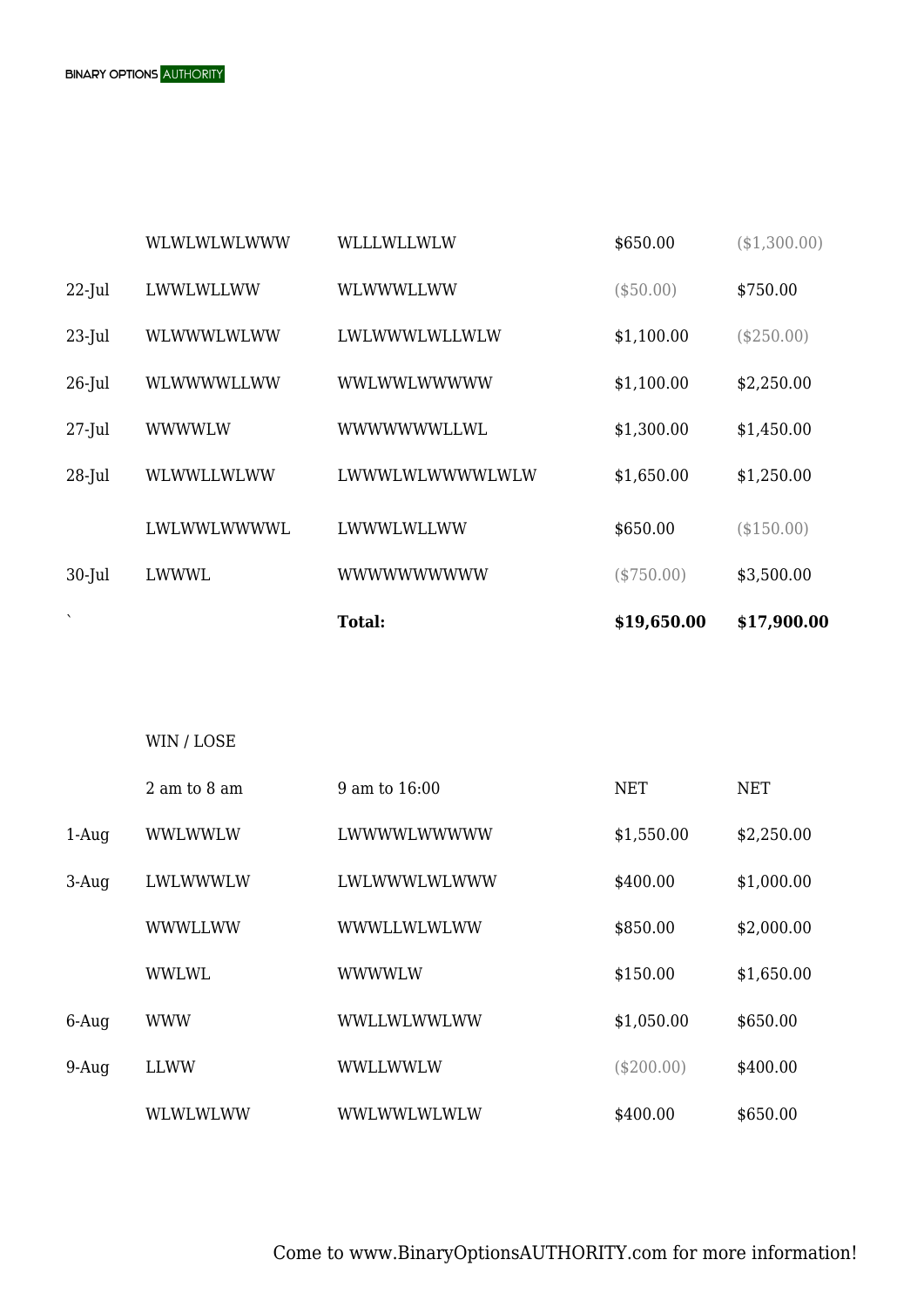

|           |                 | <b>Total:</b>      | \$9,700.00   | \$27,600.00 |
|-----------|-----------------|--------------------|--------------|-------------|
|           | <b>LWLLLLWL</b> | WWLWLWLWWWL        | (\$2,000.00) | \$650.00    |
|           | LWWW            | <b>WWLW</b>        | \$600.00     | \$600.00    |
| $27-Auq$  | LWLLWLW         | LWLWWWWWWL         | (\$750.00)   | \$1,450.00  |
| $26$ -Aug | <b>WWWWWL</b>   | WWWLLWW            | \$1,300.00   | \$850.00    |
|           | <b>WWLWW</b>    | LWWWLWLWWLWL       | \$950.00     | \$1,550.00  |
|           | WLLW            | WWWWWWLWWL         | $(\$200.00)$ | \$1,900.00  |
| $23$ -Aug | <b>WWWWL</b>    | <b>WWWWWWW</b>     | \$950.00     | \$2,450.00  |
|           | <b>WWLWW</b>    | <b>LWWLW</b>       | \$950.00     | \$150.00    |
| $19-Auq$  | <b>LLLWW</b>    | WLWLWWWWWW         | $(\$650.00)$ | \$2,250.00  |
|           | LWLWWW          | <b>LWWWLLW</b>     | \$500.00     | \$1,900.00  |
|           | <b>WW</b>       | <b>WLWWLWW</b>     | \$700.00     | \$850.00    |
| $16$ -Aug | WLWWWL          | LWWLLWWWWW         | \$500.00     | \$1,100.00  |
|           | LWWWW           | LWWWWLLW           | \$950.00     | \$400.00    |
| $12$ -Aug | WLWLWLWW        | <b>WLLWLW</b>      | \$400.00     | (\$300.00)  |
|           | <b>WLWWWW</b>   | WWLWWWLWWWWLWLWLWW | \$1,300.00   | \$3,200.00  |

## **BB12 Performance Summary**

**Monthly Average**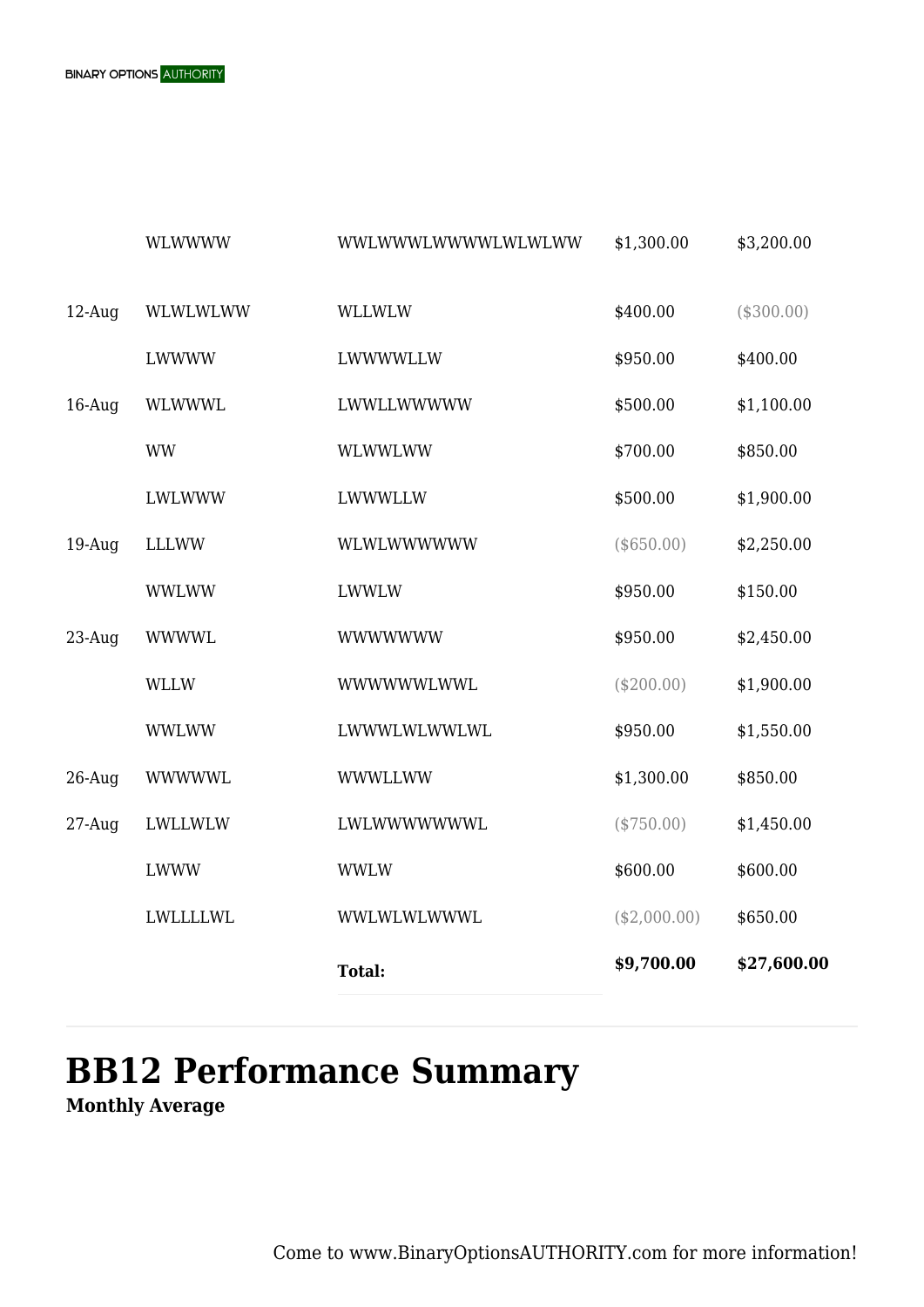**\$22,750.00 per month NY Session** (\$500 Position Size)

**\$14,675.00 per month EURO Session** (\$500 Position Size)

**\$45,500.00 per month** (\$1000 Position Size)

**\$29,350 per month** (\$1000 Position Size)

### **Binary Trading Business Expansion Concepts**

**Trade Two Different Accounts**

**\$45,500.00 per month** (\$500 Position Size)

**\$29,350 per month** (\$500 Position Size)

**\$91,000.00 per month** (\$1000 Position Size)

**\$58,700 per month** (\$1000 Position Size)

**Trade Three Different Accounts**

**\$68,250.00 per month** (\$500 Position Size)

**\$ 44,025.00 per month** (\$500 Position Size)

**\$136,500.00 per month** (\$1000 Position Size)